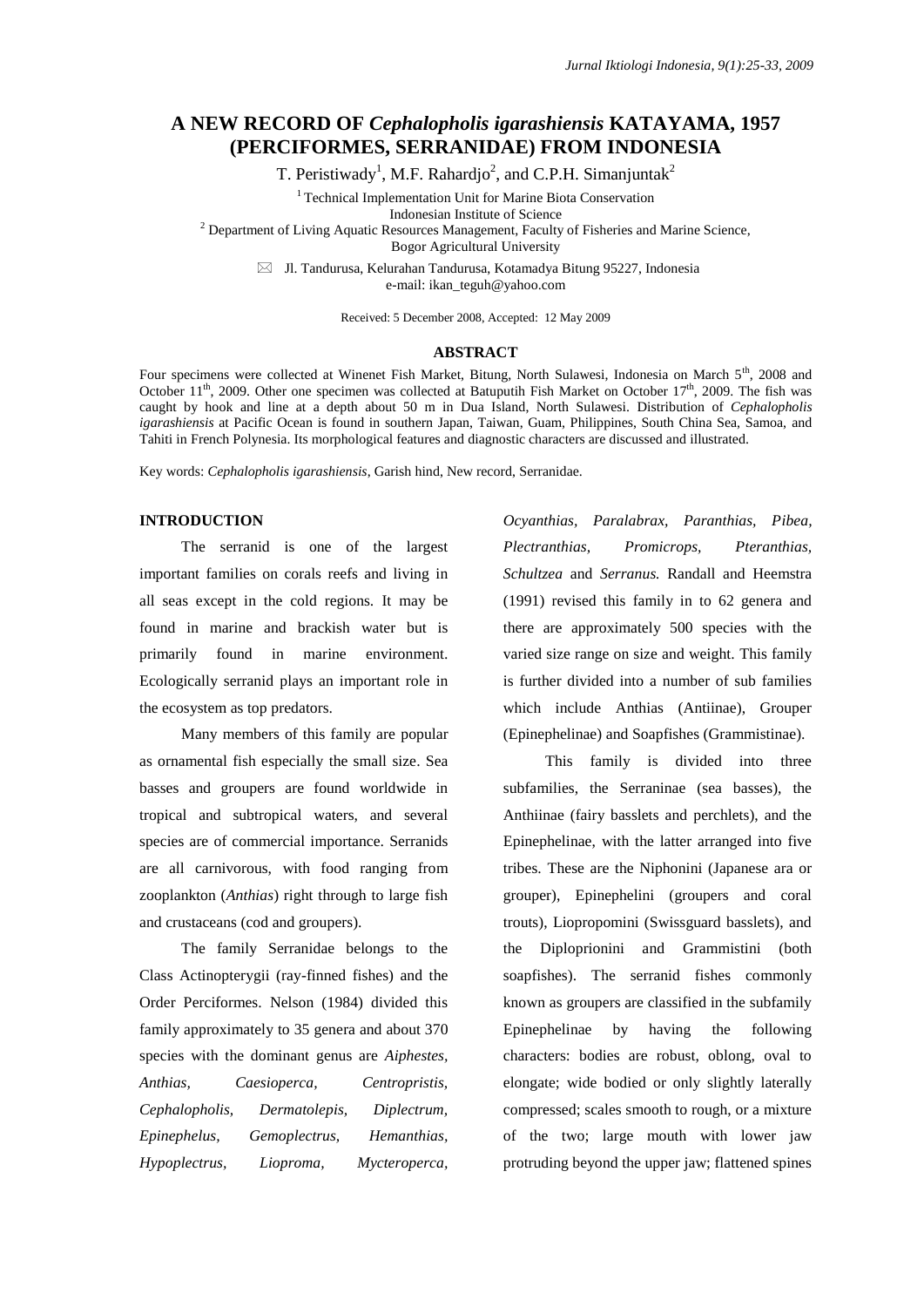on opercle; edge of pre-opercle usually serrated; pelvic fins below or close to the base of the pectoral fins; well defined caudal peduncle.

Ichthyological research in the Indonesian waters began with the visits of European explorers in the early  $19<sup>th</sup>$  century following by Dutch researchers. The Indonesian sea fishes specimen mostly deposited at the United States National Museum of Natural History (USNM) in Washington, D.C., the Bishop Museum (BPBM) in Honolulu (Allen & Adrim, 2003). Studies on fish in Indonesia are still insufficient. There are numerous technical or research reports, published earlier, which contain information on fishes of the Indonesian waters such as Allen and Adrim (2003) who has documented a very good data of Indonesian fish. However, most of these reports concentrate on community structure of some coastal ecosystems and realized by sensus visual method. Information on the fishes in Indonesia is scarce: Weber and Beaufort (1911-1962) covered 2.778 marine and freshwater fishes of Indonesia and Froese *et al*. (1996) prepared a list of 2.151 marine and brackish water fishes of Indonesia.

### **MATERIALS AND METHODS**

Five specimens were collected at Winenet Fish Market, Bitung, North Sulawesi, Indonesia (Fig. 1) on March  $5^{\text{th}}$ , 2008, October 11<sup>th</sup>, 2009 and Batuputih Fish Market on October  $17<sup>th</sup>$ , 2009. The fish was mixed with other grouper and collected from the coral reefs ecosystem in Dua Island, Lembeh Island, North Sulawesi. The specimens deposited in the Technical Implementation Unit for Marine Biota Conservation, Indonesian Institute of Science (LBRCF, LIPI Bitung Reference Collection).

Cyanin blue was used to examine and count scales. Counts and measurements follow Randall and Heemstra (1991). Standard length is

expressed as SL. All measurements were made with caliper to nearest 0.05 mm. The counts of last 2 soft rays of the dorsal and anal fins are counted as single rays, as each pair are associated with a single pterygiophore. Pectoral-fin ray counts begin with the short slender uppermost ray. Standard length (SL) is taken from the front of the upper lip to the base of the caudal fin (end of hypural plate). Body depth is the maximum depth, adjusting for any obvious malformations of preservation. Body width is measured just behind the gill opening (anterior to the base of the pectoral fins). Head length is measured from the front of the upper lip to the end of the opercular membrane. Orbit diameter is the greatest diameter to the fleshy edges of the orbit. Interorbital width is the the length of the upper jaw is measured from the front of the upper lip to the posterior fleshy edge of the jaw. The depth of the caudal peduncle is the least depth, and the length of the caudal peduncle is taken horizontally from the rear base of the anal fin to the base of the caudal fin. Lengths of the dorsal and anal spines and rays are measured from the point they depart from the contour of the body. Pectoral-and pelvic-fin lengths are the lengths of the longest ray.

### **RESULTS AND DISCUSSION**

Genus *Cephalopholis* (Randall & Heemstra, 1999 *in* Carpenter & Niem, 1999)

Dorsal-fin spines IX to XI; lower edge of preopercle smooth (except for a few species of *Epinephelus* with 1 to 4 enlarged serrae). Caudal fin rounded, truncate, or concave; dorsal-fin spines IX to XI. Palatines with teeth; body compressed in some species, but its width only 1.8 to 3 times in head length. Dorsal profile of head straight, convex or slightly concave; dorsalfin spines IX or XI (rarely X); rear nostrils round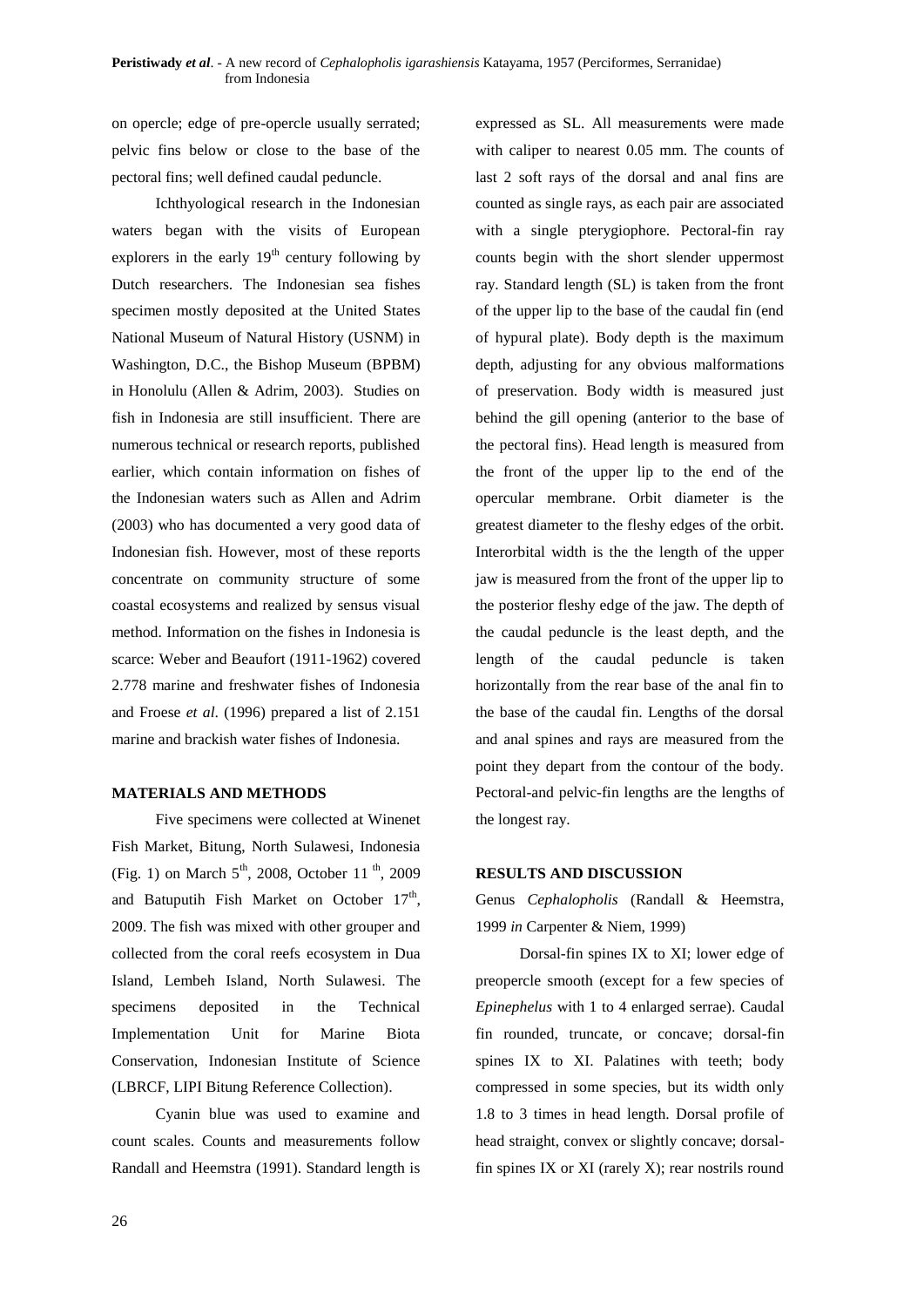or oblong. Pectoral fins symmetric or nearly so, the middle rays longest; dorsal fin with IX to XI spines and 12 to 21 soft rays; caudal fin rounded truncate,or emarginated. Caudal fin rounded (truncate in *Cephalopholis polleni*); head length 2.2 to 3.1 times in standard length; adults with a knob at lower rear corner of maxilla (hidden by upper lip); dorsal-fin membranes between rays distinctly incised.



Fig.1. Location of Winenet Fish Market, Bitung, North Sulawesi, Indonesia where the specimen was collected

#### *Cephalopholis igarashiensis* **Katayama, 1957**

**(Fig. 2) English Name:** Garish hind **Local Common Name**: Kerapu

#### Synonym:

*Cephalopholis swanius* Tsai, 1960 (Froese &

Pauly (eds.). 2006)

Material examined:

CRDOA 6370; 1 specimen; Winenet Fish Market; June 1, 2008; hook and line; coll. by a

local fisherman; -- LBRCF 239; 1 specimen Winenet Fish Market; June 1, 2008; hook and line; coll. by a local fisherman; -- LBRCF 241; 1 specimen Winenet Fish Market; June 1, 2008; hook and line; coll. by a local fisherman; -- LBRCF 1282; 1 specimen Batuputih Fish market; October 17, 2009; hook and line; coll. by a local fisherman; -- LBRCF 1269; 1 specimen Winenet Fish Market; October 11, 2009; hook and line; coll. by a local fisherman.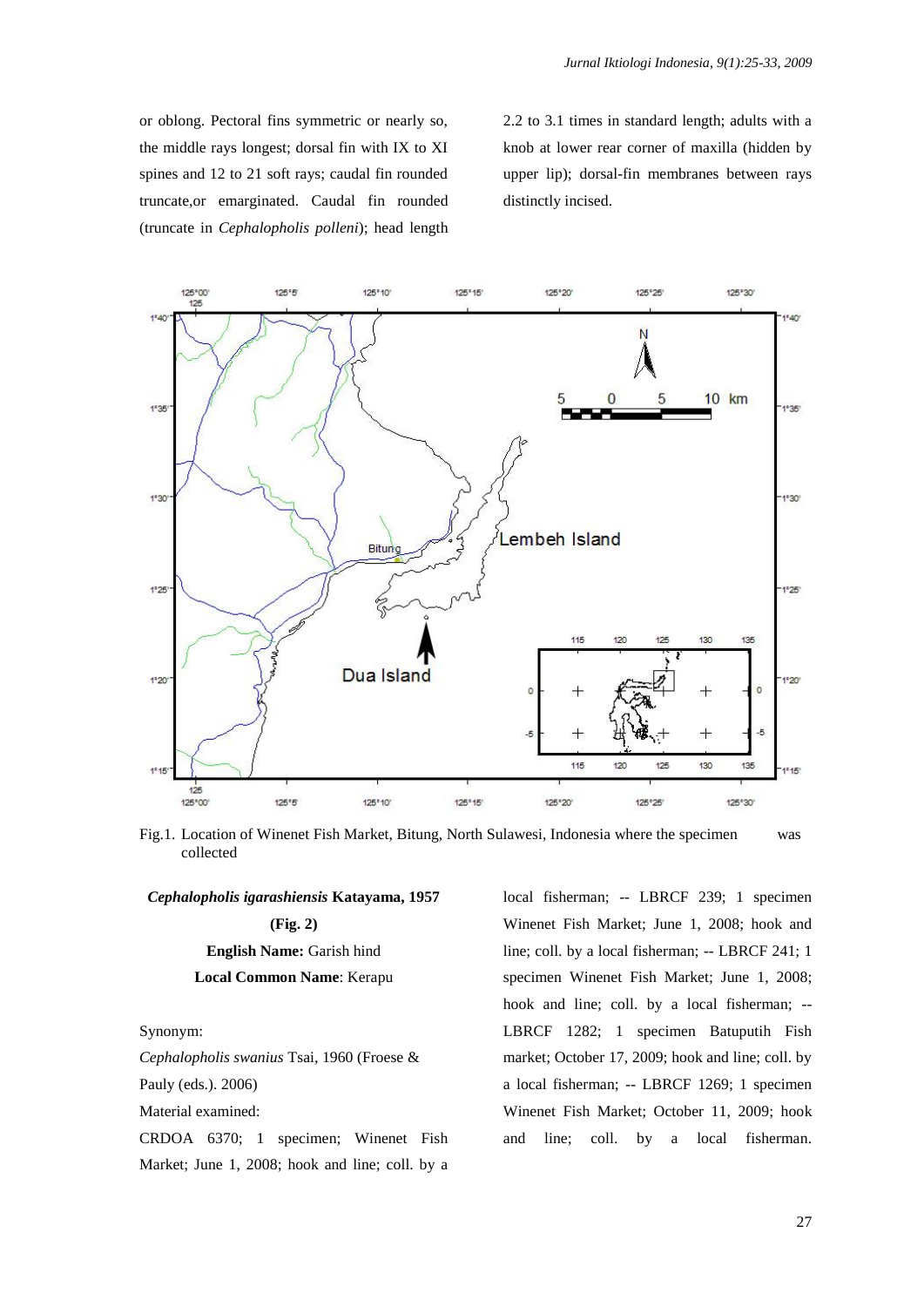### **Peristiwady** *et al*. - A new record of *Cephalopholis igarashiensis* Katayama, 1957 (Perciformes, Serranidae) from Indonesia

| <b>Counts and Measurements</b> |                           | $n=5$                  |
|--------------------------------|---------------------------|------------------------|
| Total length (mm)              |                           | (158.83)               |
| <b>Standard length (mm)</b>    |                           | (128.90)               |
| <b>Counts</b>                  | Dorsal-fin rays           | IX, 14                 |
|                                | Anal-fin rays             | III, 9                 |
|                                | Pectoral-fin rays         | 18                     |
|                                | Pelvic-fin rays           | I, 5                   |
|                                | Caudal-fin rays           | $(17-18)$              |
|                                | Scales on lateral line    | $(63-66)$              |
|                                | Scales above lateral line | $(28-30)$              |
|                                | Scales below lateral line | $(57-58)$              |
|                                | Gill rakers on upper limb | $(8-9)$                |
|                                | Gill rakers on lower limb | $(16-17)$              |
|                                | Total gill rakers         | $(8-9) - (16-17)$      |
| <b>Measurements (%SL)</b>      | Head length               | 41.83-43.00<br>(42.35) |
|                                | Body depth                | 44.77-49.06<br>(46.57) |
|                                | Body width                | (19.60)<br>18.48-20.94 |
|                                | Predorsal length          | 41.19-42.33<br>(41.86) |
|                                | Prepelvic length          | 40.35-43.16<br>(41.52) |
|                                | Preanal length            | 68.30-71.90<br>(70.69) |
|                                | Caudal-peduncle depth     | 13.98-15.58<br>(14.80) |
|                                | Caudal-peduncle length    | 17.62-22.40<br>(19.19) |
|                                | Dorsal-fin base           | 54.82-8.67<br>(56.68)  |
|                                | 1th dorsal spine          | 6.41-7.85<br>(6.95)    |
|                                | 2nd dorsal spine          | 11.58-13.89<br>(12.72) |
|                                | 3th dorsal spine          | 14.28-16.78<br>(15.43) |
|                                | 4th dorsal spine          | (14.64)<br>13.69-15.72 |
|                                | 5th dorsal spine          | 13.32-15.72<br>(14.46) |
|                                | 6th dorsal spine          | 13.32-14.73<br>(14.01) |
|                                | 7th dorsal spine          | 13.32-14.55<br>(13.84) |
|                                | 8th dorsal spine          | 12.66-13.20<br>(12.98) |
|                                | 9th dorsal spine          | 11.83-13.05<br>(12.52) |
|                                | Longest dorsal ray length | 16.12-20.41<br>(18.21) |
|                                | Anal-fin base             | 20.10-21.15<br>(20.73) |

Table 1. Meristic and morphometric of *Cephalopholis igarashiensis* Katayama, 1957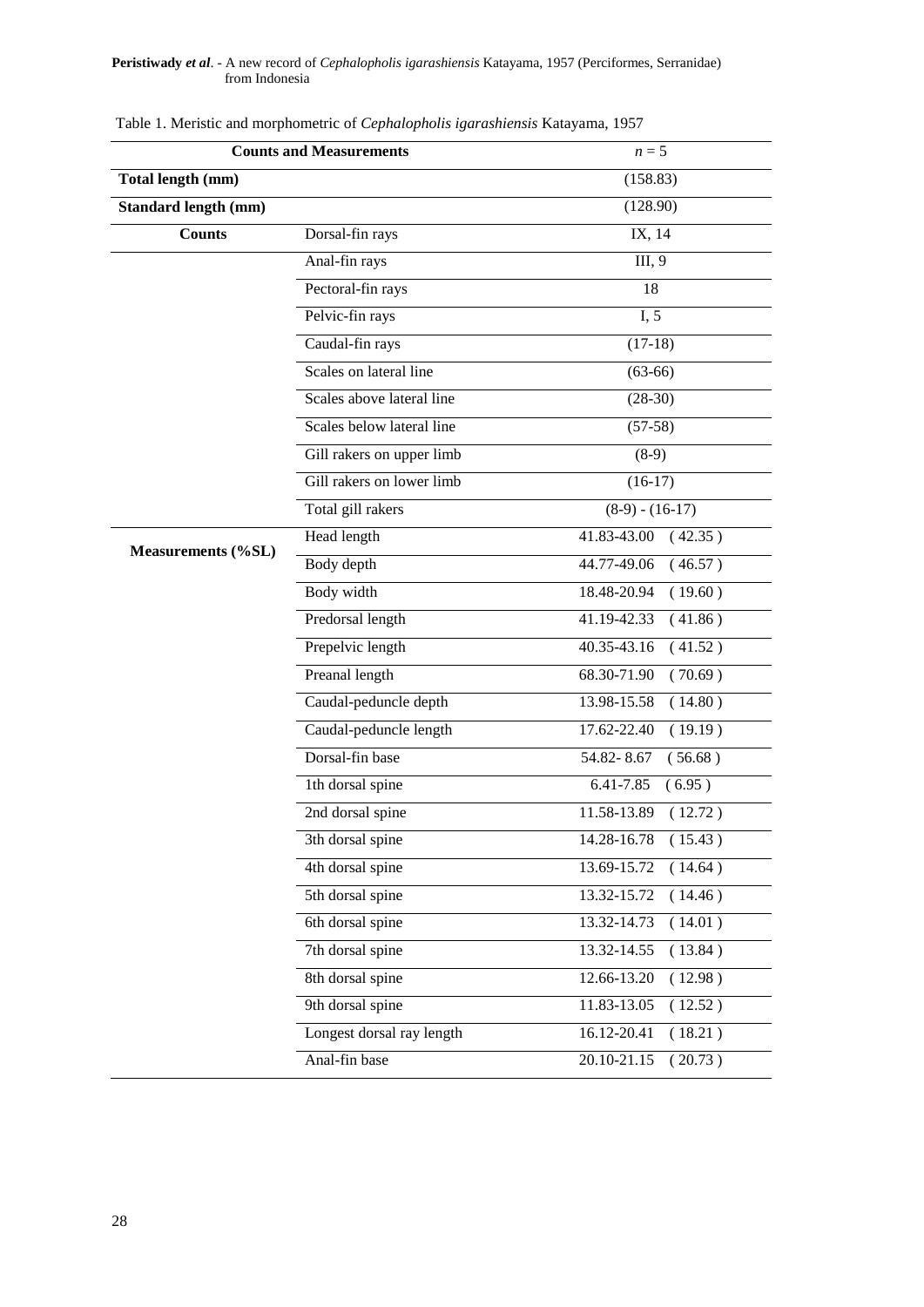|                           | First anal spine    | $5.31 - 7.55$ $(6.56)$  |
|---------------------------|---------------------|-------------------------|
|                           | Second anal spine   | $10.46 - 11.79$ (11.41) |
|                           | Third anal spine    | 11.43-12.32<br>(11.73)  |
|                           | Longest anal ray    | $16.99 - 20.10$ (18.45) |
|                           | Caudal-fin length   | 17.99-23.89<br>(22.31)  |
| Pectoral fin              | Pectoral-fin length | 27.19-28.06 (27.65)     |
| Pelvic fin                | Pelvic spine length | 13.34-15.79 (14.84)     |
|                           | Pelvic-fin length   | 23.25-26.26<br>(24.06)  |
| <b>Measurements (%HL)</b> | Snout length        | 24.79-27.11<br>(25.94)  |
|                           | Orbit diameter      | 21.64-23.11<br>(22.39)  |
|                           | Interorbital width  | $17.44 - 20.85$ (19.35) |
|                           | Upper-jaw length    | 53.27-54.77 (54.18)     |

#### Table 1. Continued

Diagnostic characters:

Meristic: D IX, 14; A III, 9; P<sub>1</sub> 18; P<sub>2</sub> I, 5;

Dorsal fin with IX spines and 14 soft rays, the membranes distinctly indented between the spines; anal fin with III spines and 9 soft rays; caudal fin rounded; pectoral-fin rays 18, the fin length 27.19-28.06 (27.65) in SL; pelvic fins reach to or beyond anus, 13.34-15.79 (14.84) SL. Body scales rough, without auxiliaries; lateralline scales 63 to 66. Scales above lateral line (28- 30), scales below lateral line;(57-58), gill rakers on upper limb (8-9), gill rakers on lower limb (16-17), total gill rakers (8-9) - (16-17).

Body depth greater than head length 41.83-43.00 (42.35%) SL; body depth 44.77- 49.06 (46.57) SL; body width 18.48-20.94 (19.60) SL; caudal peduncle depth equal to or lower than its length.

Dorsal head profile straight or slightly concave to above eye, the nape markedly convex; lateral line noticeably arched over pectoral fin. Interorbital area flat; preopercle rounded, finely serrate, the ventral serrae slightly enlarged, the lower edge irregular but hidden by skin; subopercle and interopercle finely serrate; upper edge of operculum distinctly convex; maxilla reaching vertical at rear edge of eye.

#### Color:

*Color of fresh specimens*: head, body, and fins reddish orange; 7 lemon yellow bars on dorsal part of body, extending onto dorsal fin; 3 broad yellow bands radiating from eye; fins red, except for extension of yellow bars from body into dorsal fin and membranes at tips of dorsalfin spines, which are orange. Juveniles more yellowish, with a large black spot in dorsal fin, pelvic fins and tips of interspinous dorsal-fin membranes blackish; tips of pelvic fins blackish in large juveniles or small adults.

### Size:

Maximum total length about 43 cm. demersal; non-migratory; marine; depth range 80-250 m

### Remark:

A rare, deep-water grouper; a specimen from Tahiti was taken in a depth of 250 m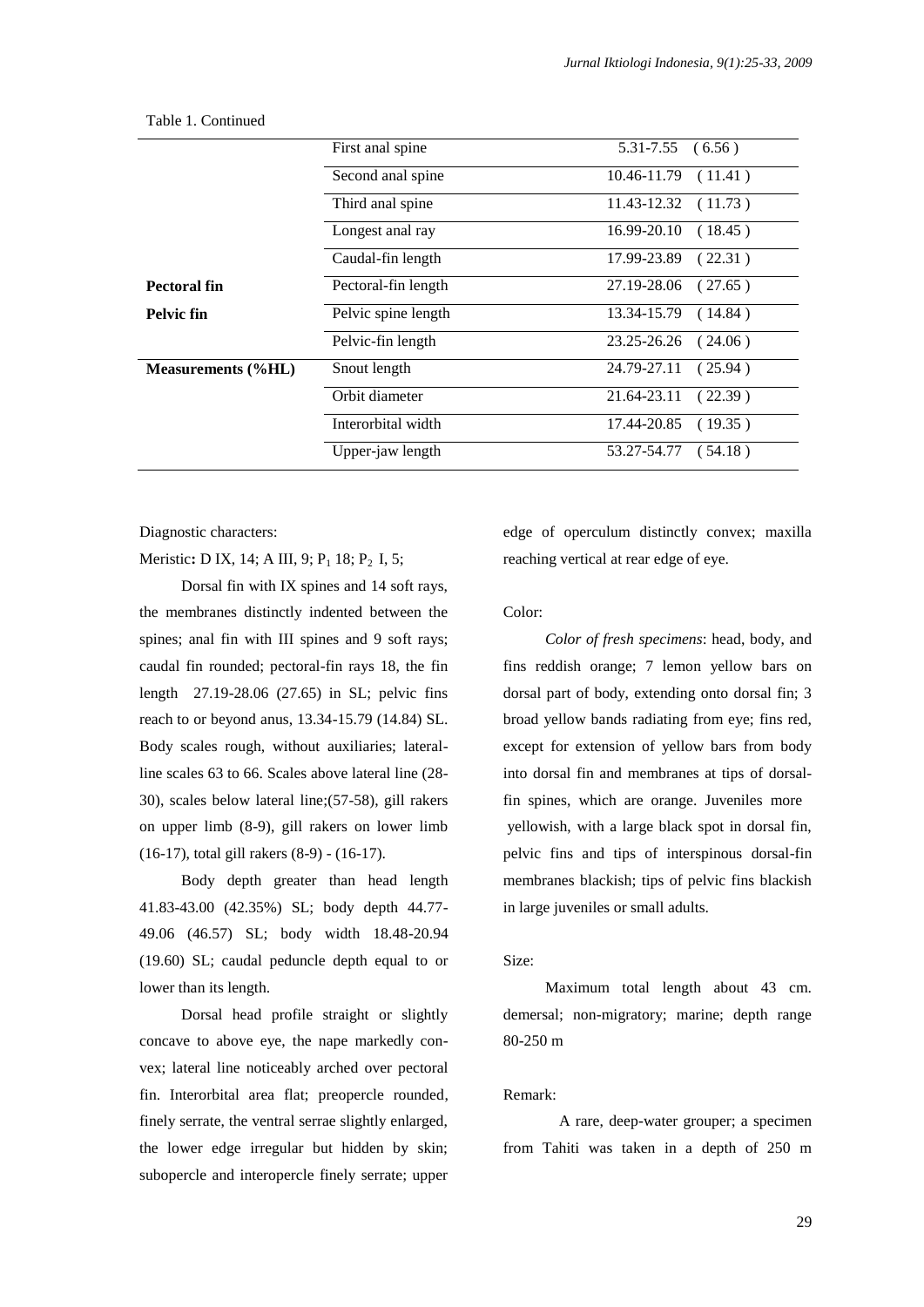**Peristiwady** *et al*. - A new record of *Cephalopholis igarashiensis* Katayama, 1957 (Perciformes, Serranidae) from Indonesia

(Heemstra & Randall, 1993). This species seems too rare to be of commercial importance. Caught with hook-and-line and in traps; marketed fresh.



Fig. 2.*Cephalopholis igarashiensis* Katayama, 1957; LBRCF-239, 158.50 mm SL from Bitung, North Sulawesi, Indonesia.



Fig. 3. Geographic distribution of *Cephalopholis igarashiensis* Katayama, 1957 at western Central Pacific (Randall, 1999 *in* Carpenter & Niem, 1999).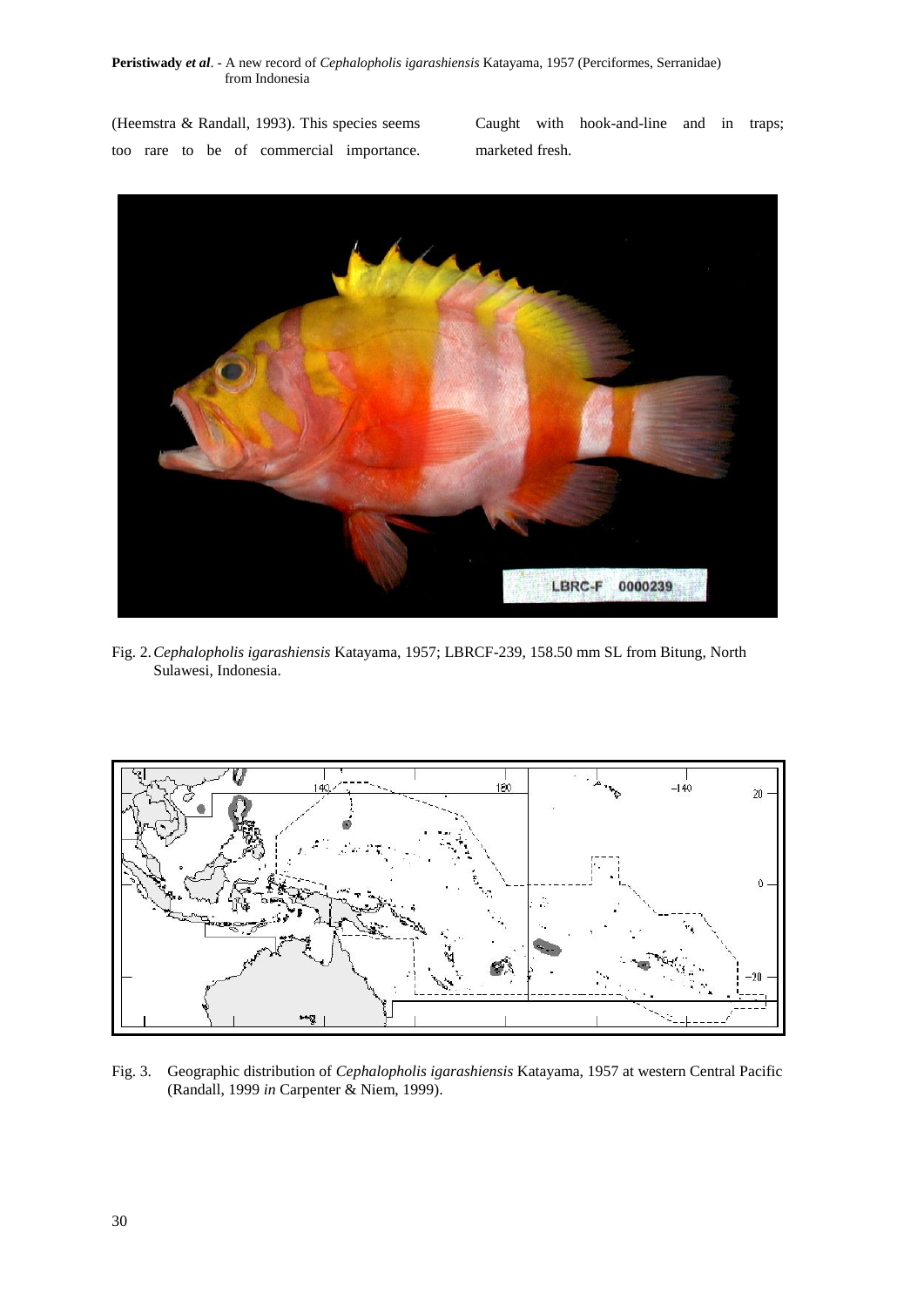Distribution:

Tropical western Pacific: southern Japan, Taiwan Province of China, Guam, Philippines, South China Sea, Samoa, and Tahiti (Fig. 3). Froese and Pauly (2006) noted the countries where Christmas I. (Allen & Steene, 1988), Cook Is. (Mc Cormack, 2000 *in*

Froese & Pauly, 2006). Guam & Japan (Heemstra & Randall, 1993), Malaysia (Cabanban, 1999), Micronesia (Myers, 1999), N Marianas (Myers, 1999), Ogasawara Is. (Randall *et al*., 1997), Palau (Myers, 1999), Philippines (Conlu, 1986), Samoa (Wass, 1984), Tahiti (Heemstra & Randall, 1993), Taiwan (Randall & Heemstra, 1991) as Fig. 4.



Fig. 4. Geographic distribution of *Cephalopholis igarashiensis* Katayama, 1957 in the world represented by blue triangle (position were downloaded from Froese & Pauly (eds.), 2006.) and specimen collected from Bitung, Indonesia represented by red triangle

#### **ACKNOWLEGEMENT**

I am very grateful to the reviewers for all suggestions and corrections. I also express my sincere gratitude to Dr. S. Kimura, Fisheries Research Laboratory of Mie University, Mie, Japan for the visit of author in his laboratory. And also to JSPS by Dr. K. Matsuura, Collection Director at National Museum of Nature and Science, Tokyo-Japan to support author visiting Japan.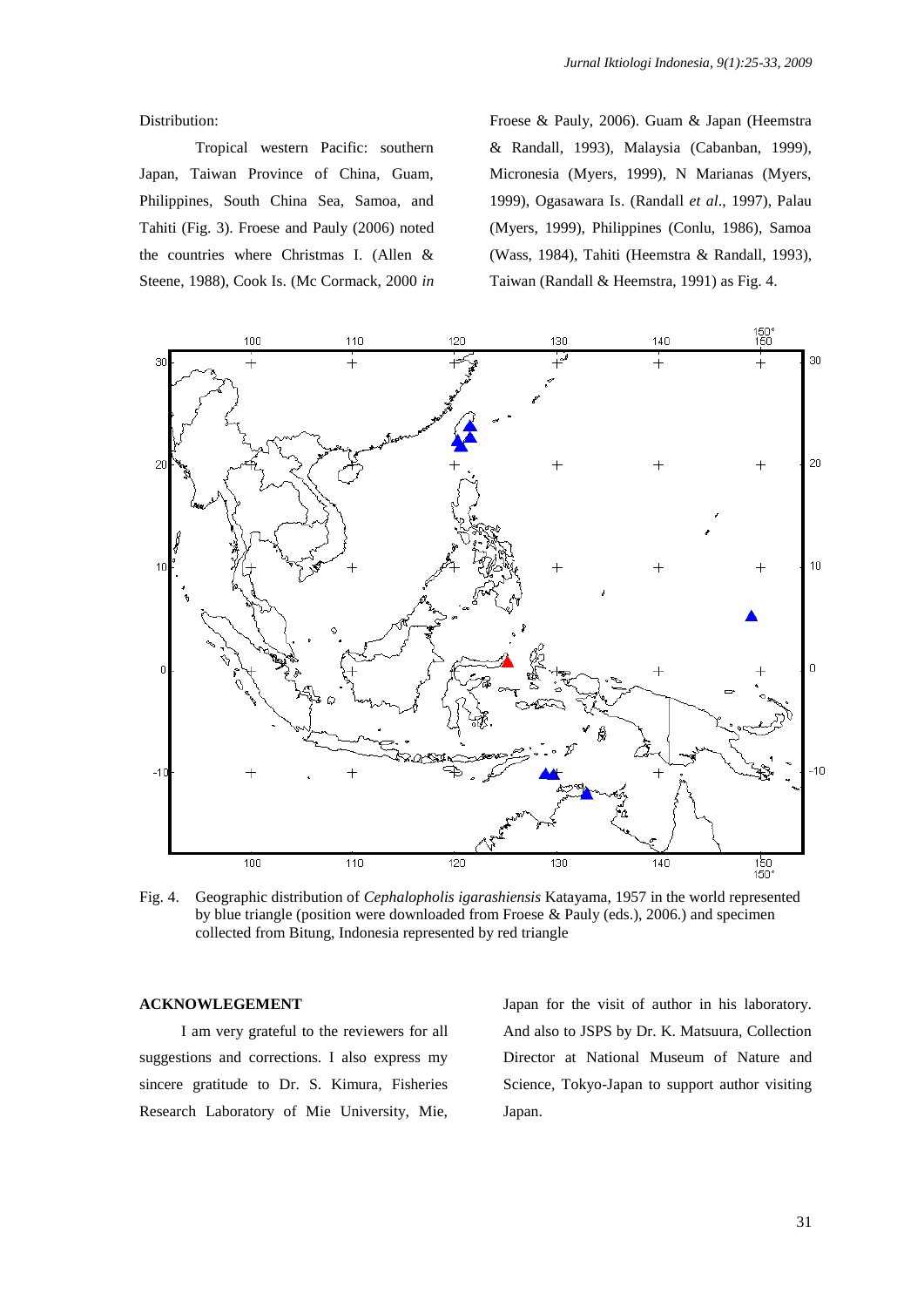## **REFERENCES**

- Allen, G.R. & Adrim, M. 2003. Coral reef fishes of Indonesia. *Zoological Studies* 42(1): 1- 72.
- Allen, G.R. & Steene, R.C. 1988. *Fishes of Christmas Island Indian Ocean*. Christmas Island Natural History Association, Christmas Island, Indian Ocean, 6798, Australia. 197 p.
- Bleeker, P. & Weber, M. 1911. *The fishes of the Indo-Australian Archipelago. Volume I, Index of the Ichthyological papers*. E.J. Brill Ltd., Leiden, 410 pp.
- Cabanban, A.S. 1999 Coral reef fish resources of Darvel Bay: an analysis of coral reef fish data from 1981-1990 and report of diversity from a market study in Lahad Datu. p. 85-95. In M.W.R.N. De silva, R.A. Rahman, S. Mustafa & A.S. Cabanban (eds.) *Ekspedisi Galaxea '98*.
- Carpenter, K.E. & Niem, V.H. (eds.). 1999. *FAO species identification guide for fishery purposes.* The living marine resources of the Western Central Pacific. Volume 4. Bony fishes part 2 (Mugilidae to Carangidae). Rome, FAO. 1999. pp. 2069- 2790.
- Conlu, P.V. 1986*. Guide to Philippine flora and fauna*. Volume IX, fishes, natural resources management center, Ministry of Natural Resources and University of the Philippine, 495 pp.
- Froese, R. & Pauly, D. (eds.). 2006. *FishBase*. World Wide Web electronic publication. www.fishbase.org, version (06/2006).
- Froese, R.; Luna S.M. & Capuli, E.C. 1996. Checklist of marine fishes of Indonesia, compiled from published literature. In D. Pauly & P. Martosubroto (eds.). Baseline studies of biodiversity: the fish resources of Western Indonesia. pp. 217-275. *ICLARM Stud Rev.*, 23: 1-312Heemstra & Randall, 1993)
- Heemstra, P.C. & Randall, J.E. 1993. *FAO species catalogue*. Vol. 16. Groupers of the world (family Serranidae, subfamily Epinephelinae). An annotated and illustrated catalogue of the grouper, rockcod, hind, coral grouper and lyretail species known to date. FAO Fish. Synop. 125(16):382 pp.
- Myers, R.F. 1999. *Micronesian reef fishes: a comprehensive guide to the coral reef fishes of Micronesia.* 3rd revised and

expanded edition. Coral Graphics, Barrigada, Guam. 330 p. 297

- Nelson, J.S. 1994. *Fishes of the world*. John Wiley & Sons, Inc., 600 pp.
- Randall, J.E. & Heemstra, P.C. 1991. *Revision of Indo-Pacific groupers (Perciformes: Serranidae: Epinephelinae), with descriptions of five new species.* Indo-Pacific Fishes (20): 332 p.48; pl.IIIC; fig. 16-18
- Randall, J.E.; Allen, G.R. & Steene, R.C. 1997. *The complete diver's & fisherman's. guide to fishes of the Great Barrier Reef and coral sea*. Revised and Expanded Edition. Crawford House Publishing, Bathurst, 557pp.
- Wass, R.C. 1984. An annotated checklist of the fishes of Samoa. Natl. Ocean. Atmos. Adminis. *Tech. Rept*., Natl. Mar. Fish. Serv., Spec. Sci. Rept. Fish. (781).
- Weber, M. & de Beaufort, L.F. 1913. *The fishes of the Indo-Australian Archipelago. Volume II. Malacopterygii, Myctophoidea, Ostariophysi: I. Siluroidea.* E.J. Brill Ltd., Leiden, 404 p.
- Weber, M. & de Beaufort, L.F. 1916. *The fishes of the Indo-Australian Archipelago. Volume III. Ostariophysi: II Cyprinoidea Apodes, Synbranchi.* E.J. Brill Ltd., Leiden, 455 p.
- Weber, M. & de Beaufort, L.F. 1922. *The fishes of the Indo-Australian Archipelago. Volume IV. Heteromi, Solenichthyes, Synentognathi, Percesoces, Labyrinthici, Microcyprini.* E.J. Brill Ltd., Leiden, 410 p.
- Weber, M. & de Beaufort, L.F., 1929. *The Fishes of the Indo-Australian Archipelago. Volume V, Anacanthini, Allotriognathi, Heterostomata, Berycomorphi, Percomorphi: Kuhliidae, Apogonidae, Plesiopidae, Pseudoplesiopidae, Priacanthidae, Centropomidae*. E.J. Brill Ltd., Leiden. 458 p.
- Weber, M. & de Beaufort, L.F. 1931. *The fishes of the Indo-Australian Archipelago. Volume VI. Perciformes: Serranidae, Theraponidae, Sillaginidae, Emmelichthyidae, Bathyclupeidae, Coryphaenidae, Carangidae, Rachycentridae, Pomatomidae, Lactariidae, Menidae, Leiognathidae, Mullidae*. E.J. Brill Ltd., Leiden, 448 p.
- Weber, M. & de Beaufort, L.F. 1936. *The fishes of the Indo-Australian Archipelago. VII.*